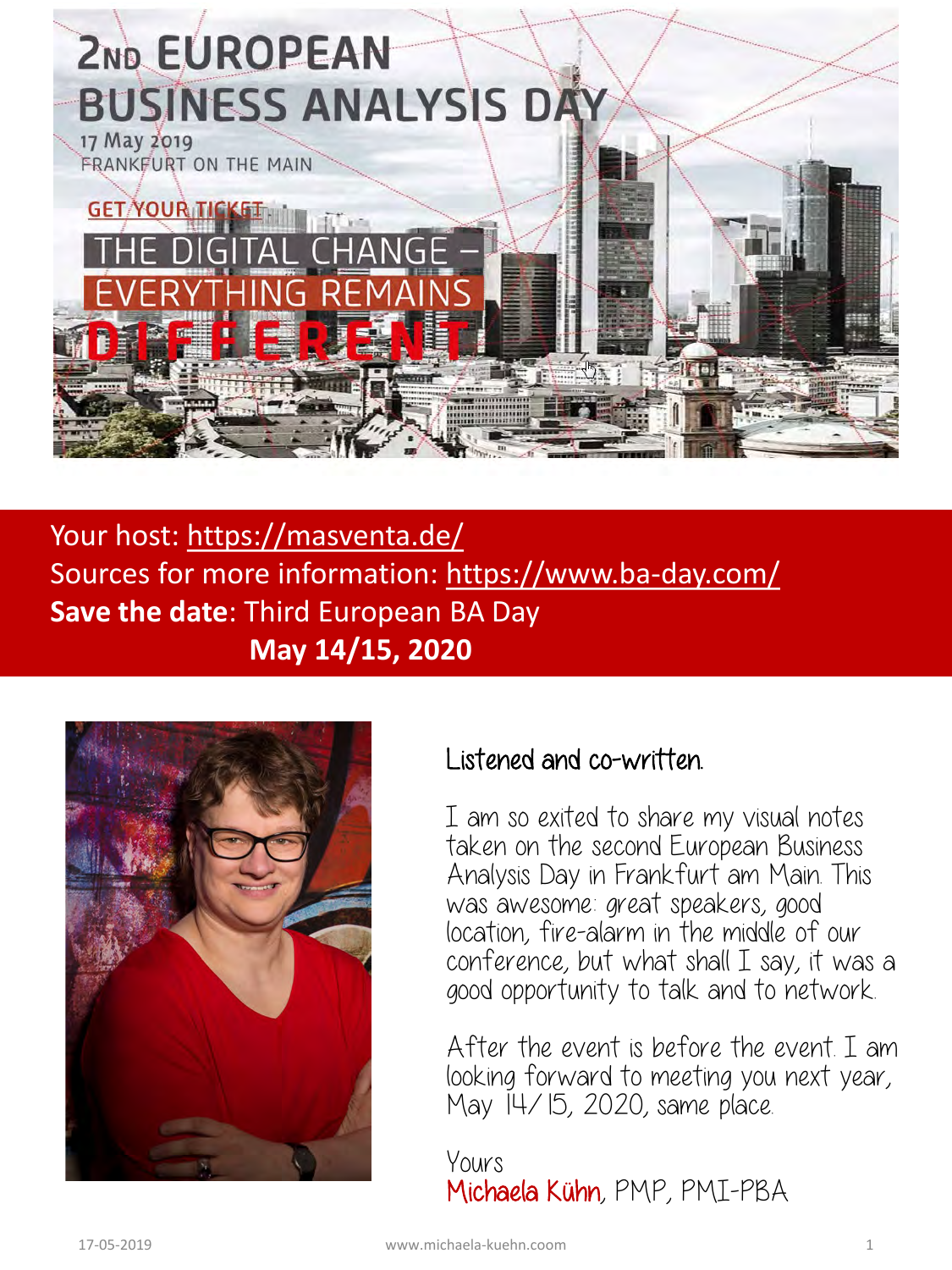# **Welcome Speakers**



Michaela-Kuehn.com









HRISTOPH MeinEL

Nati Nazar ORENZ GAREIS



Wim Debreuck

Howard

Jim Weikiens

ODESIN

FAREIS<br>Mladen Stefanovic Polina Peresada

Egorova

Cornelius Gemens

**CHRISTOPH SCHMIED** Danakis Serra 4NDREJ GUŠTIN glunde TORIA CUPET

EVEDO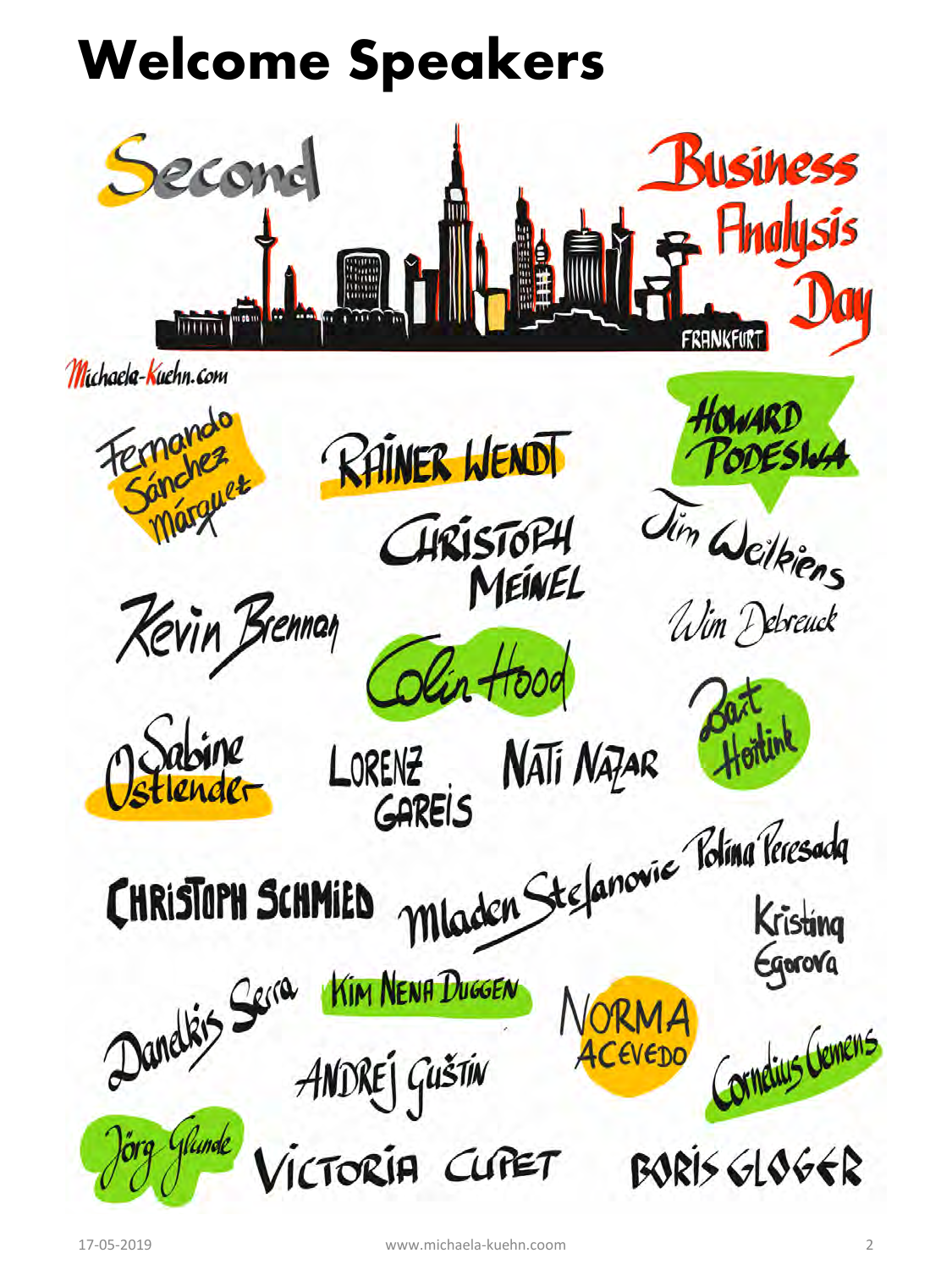## **Prof. Dr. Christoph Meinel**

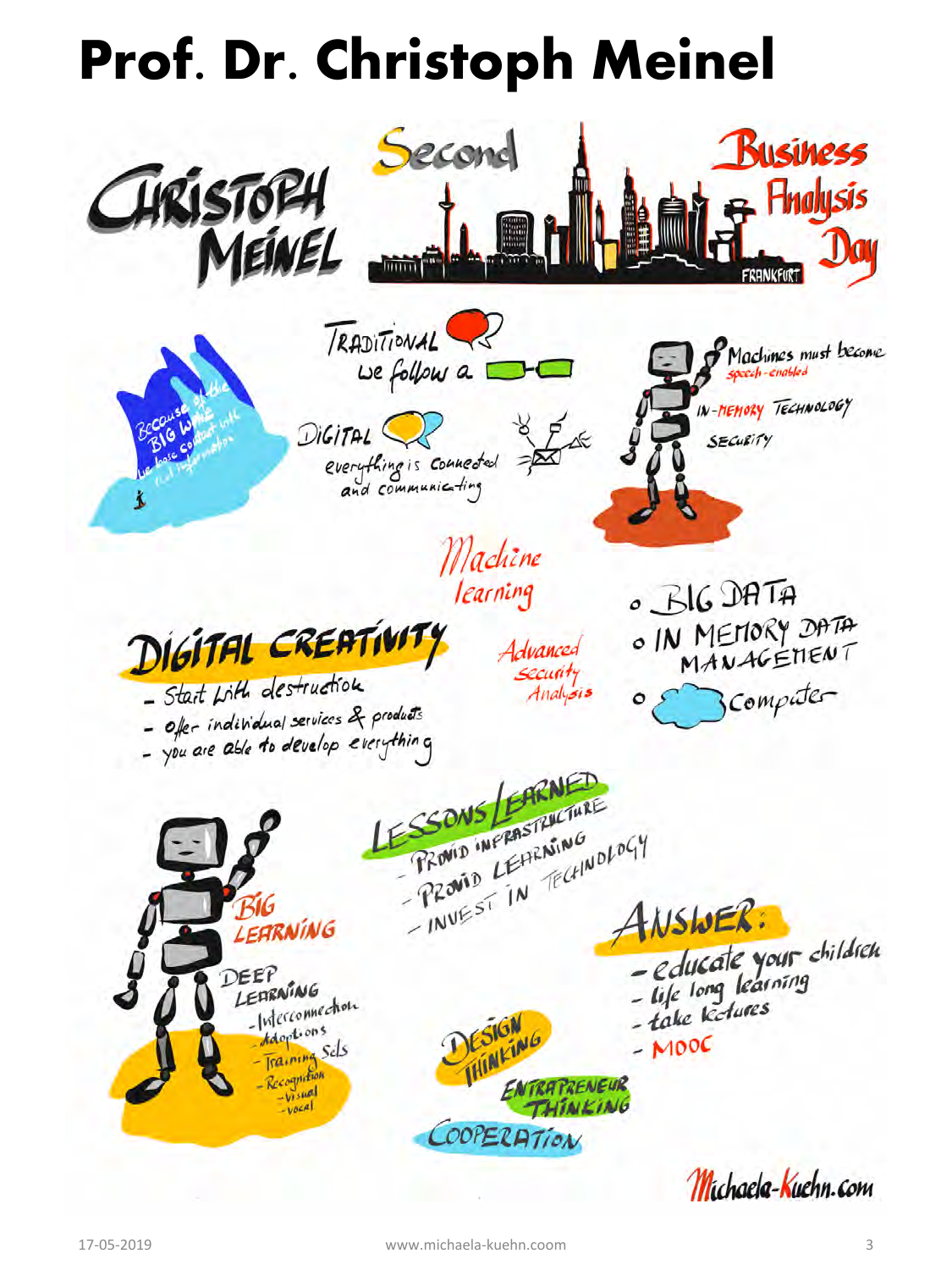## Colin Hood

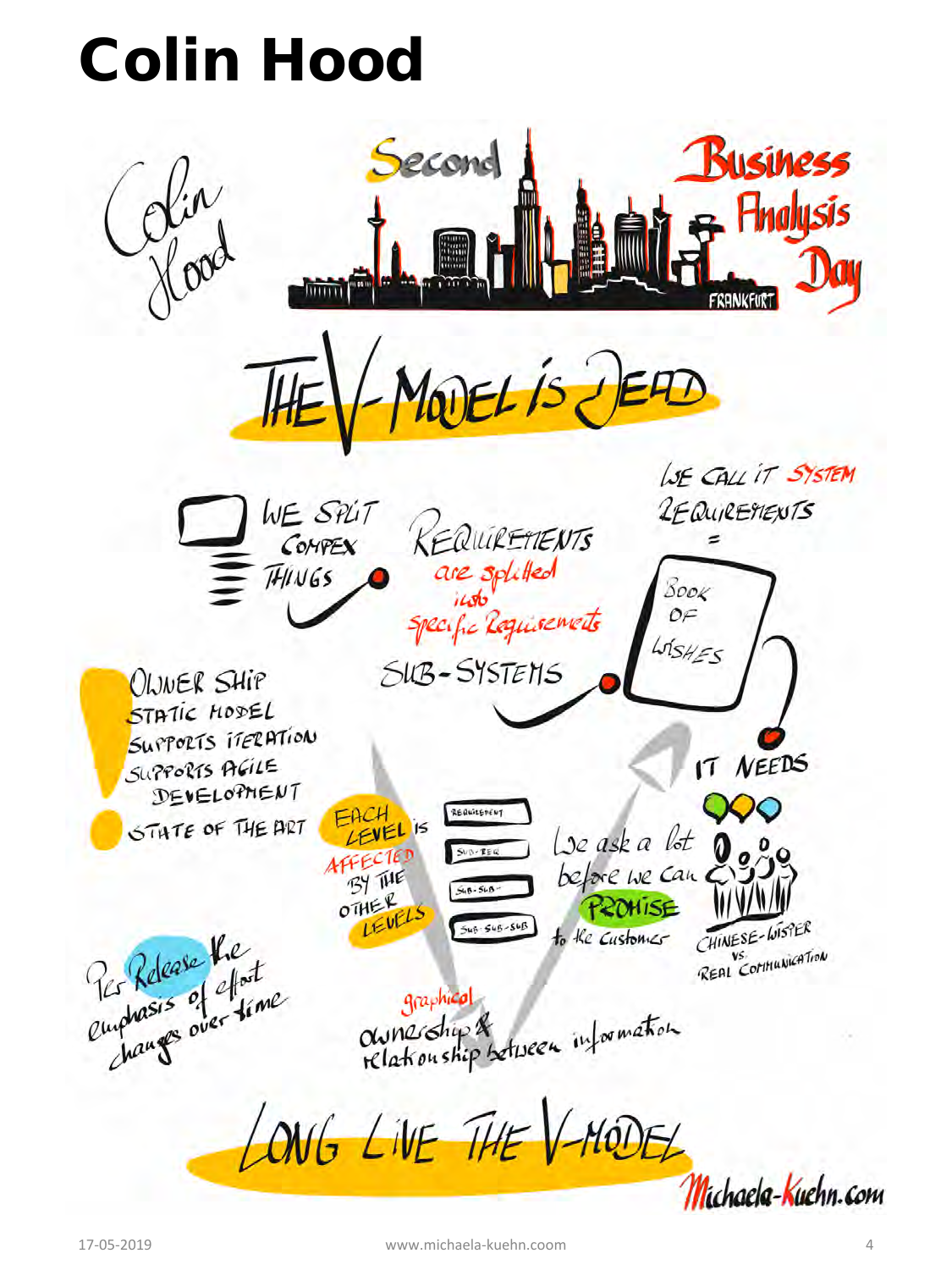## Howard Podeswa

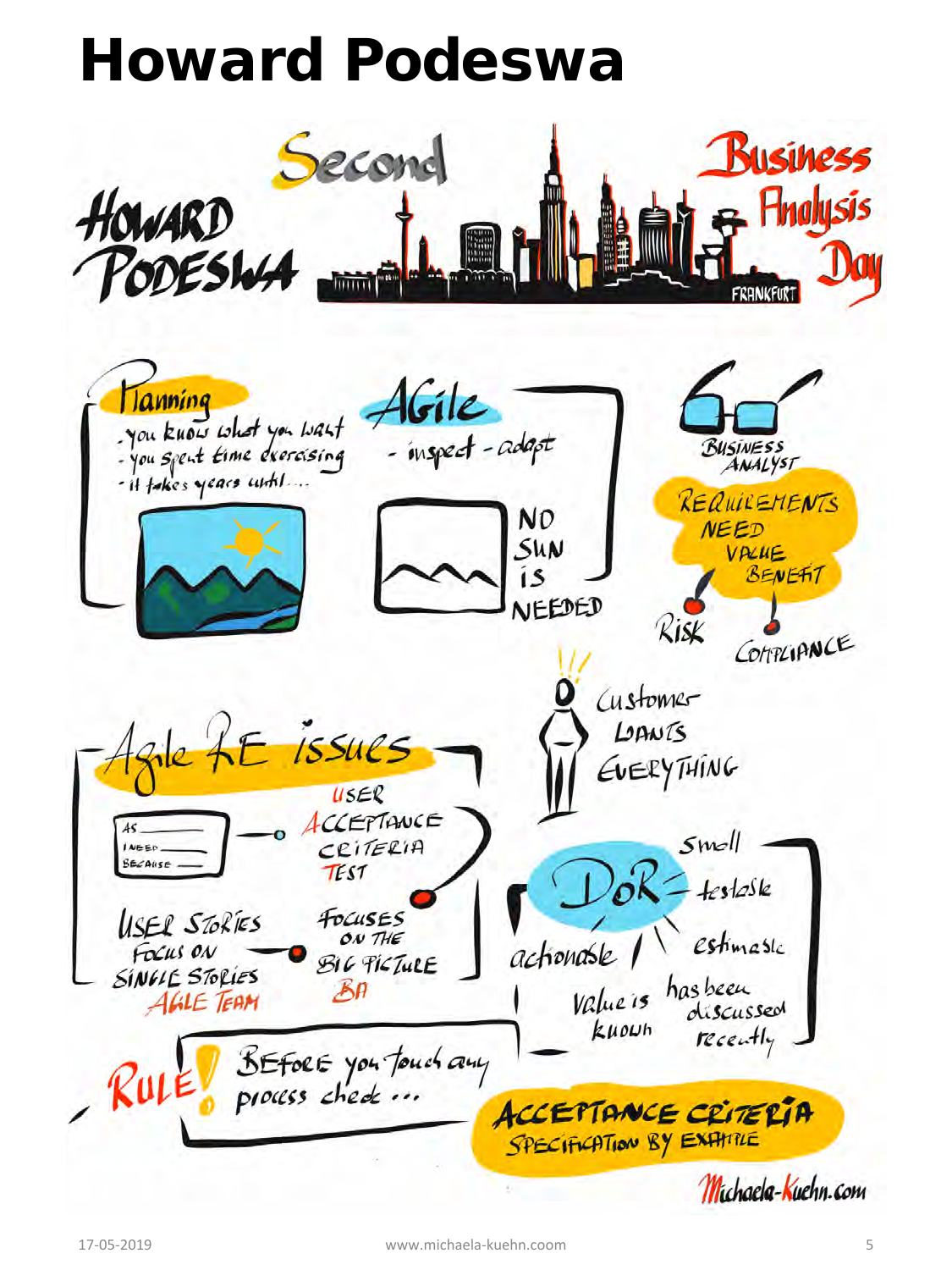# Jörg Glunde









At least one person has a need or wish

EQUIRENENTS - move through 10 different status



Modesu Requirements want USER STOLIES hecause





Michaela-Kuehn.com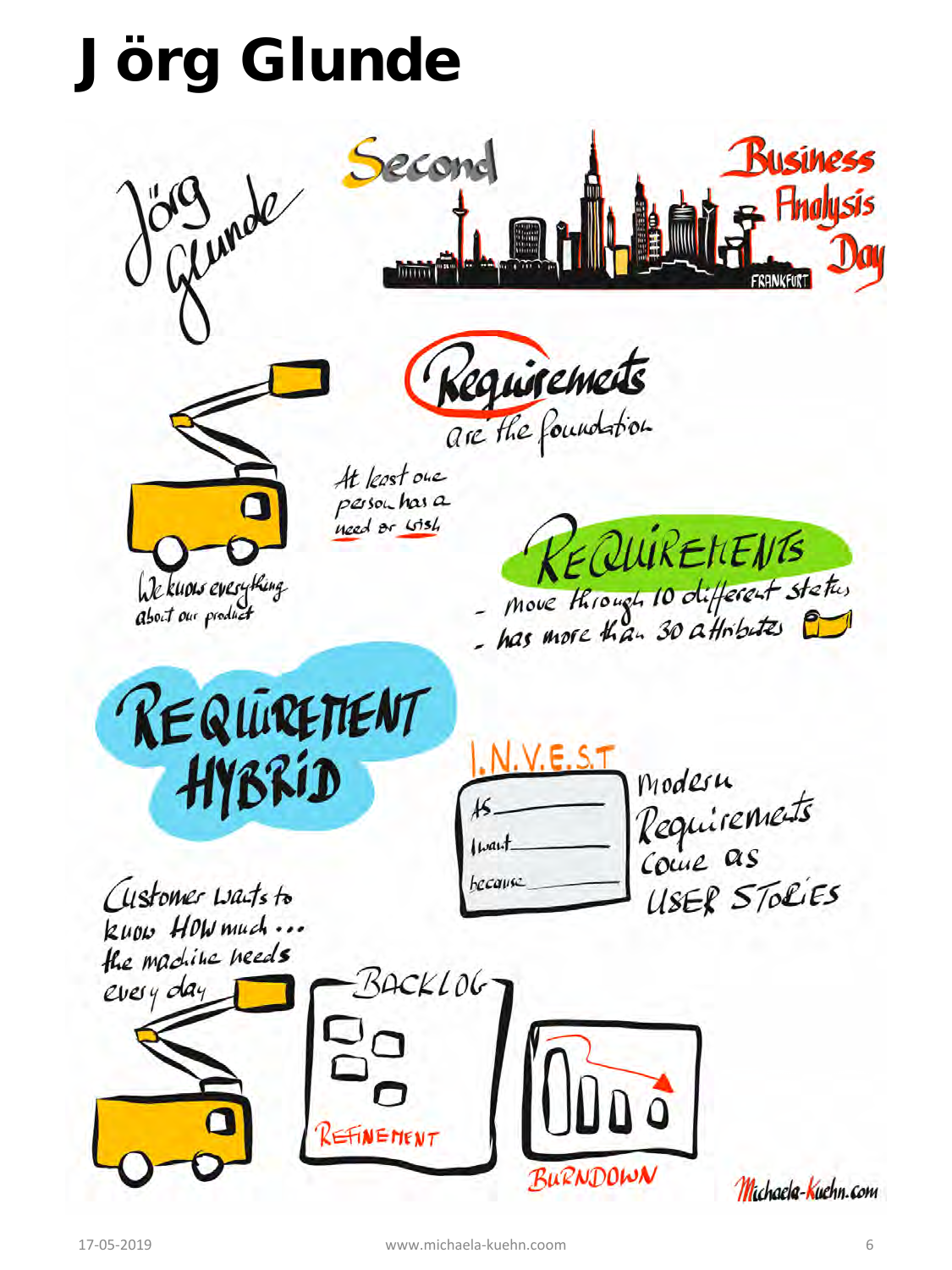### Fernando Sanches Marques